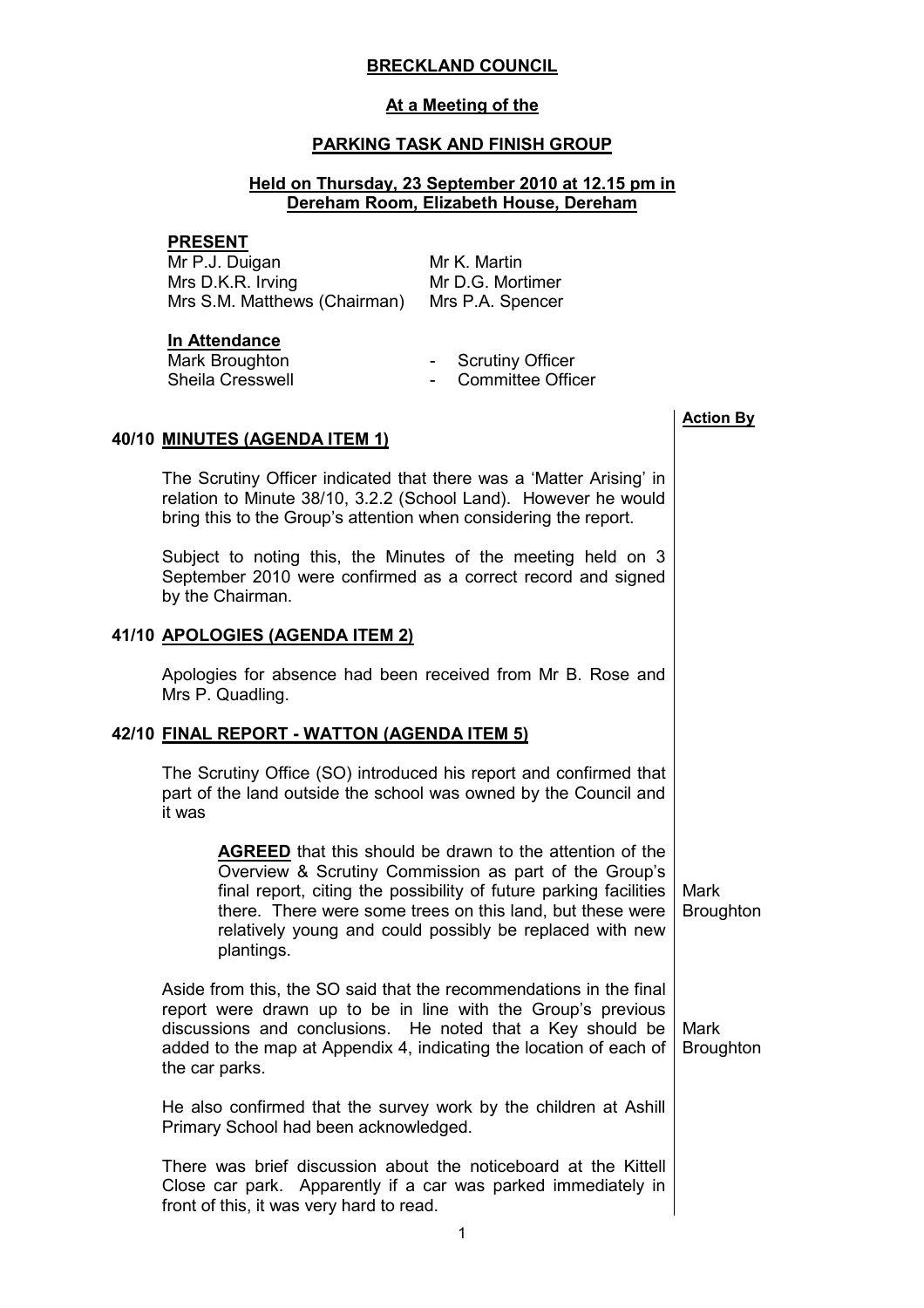## Action By

However, as the recommendation was for Kittell Close to be the town's long stay car park, the SO was loathe to lose this parking slot. On the assumption that the noticeboard belonged to the Town Council, it was felt that the onus more properly rested with them to move it to a more accessible position if they believed this to be a significant problem.

With regard to the suggestion of parking along one side of the High Street only, he confirmed that the recommendation was for this to be sent forward to appropriate authorities for consideration and possible implementation. The Council could only make recommendations to the appropriate bodies. However, he also confirmed that there was a proposal for a review of progress in early summer 2011, to ensure that agreed recommendations were being taken forward.

A Member asked if the relevant contacts at Norfolk County Council had been kept in the loop in terms of suggested proposals before the Group had reached its final conclusions. He thought this would be particularly useful with respect to the forthcoming reviews of Swaffham, Dereham and Thetford. If NCC were to receive copies of key documents at an early stage of discussion, they might be able to give useful feedback, especially if proposals would not be feasible in terms of implementation (e.g. because of legislation, or local historical anomalies, etc).

The SO added that whilst the projected route was for the Group's recommendations to go through the Overview & Scrutiny Commission (O&SC) to Cabinet for approval, the O&SC had the right to make direct representations to outside bodies if it wished. It could also call relevant bodies to appear before the Commission if they failed to respond to requests for information, guidance or actual work – especially if the Council's requests were based upon solid research, as was the case with work done by the Task & Finish Groups.

Generally speaking it was in everyone's interest for appropriate action to be taken, since there was increased awareness nowadays about public image.

All the proposals in the Final Report which was attached to the Agenda were agreed as written, with the exception of noting that the word "one" should be inserted at Recommendation 8, to read: "…a full assessment of restricting parking to only one side of the High Street".

It was therefore **RECOMMENDED** that the proposals be taken forward to the O&SC for consideration and support.

The Chairman concluded the Watton Review by expressing the Group's thanks and appreciation to the SO for his excellent work on this project, and wishing him all the best for his new job.